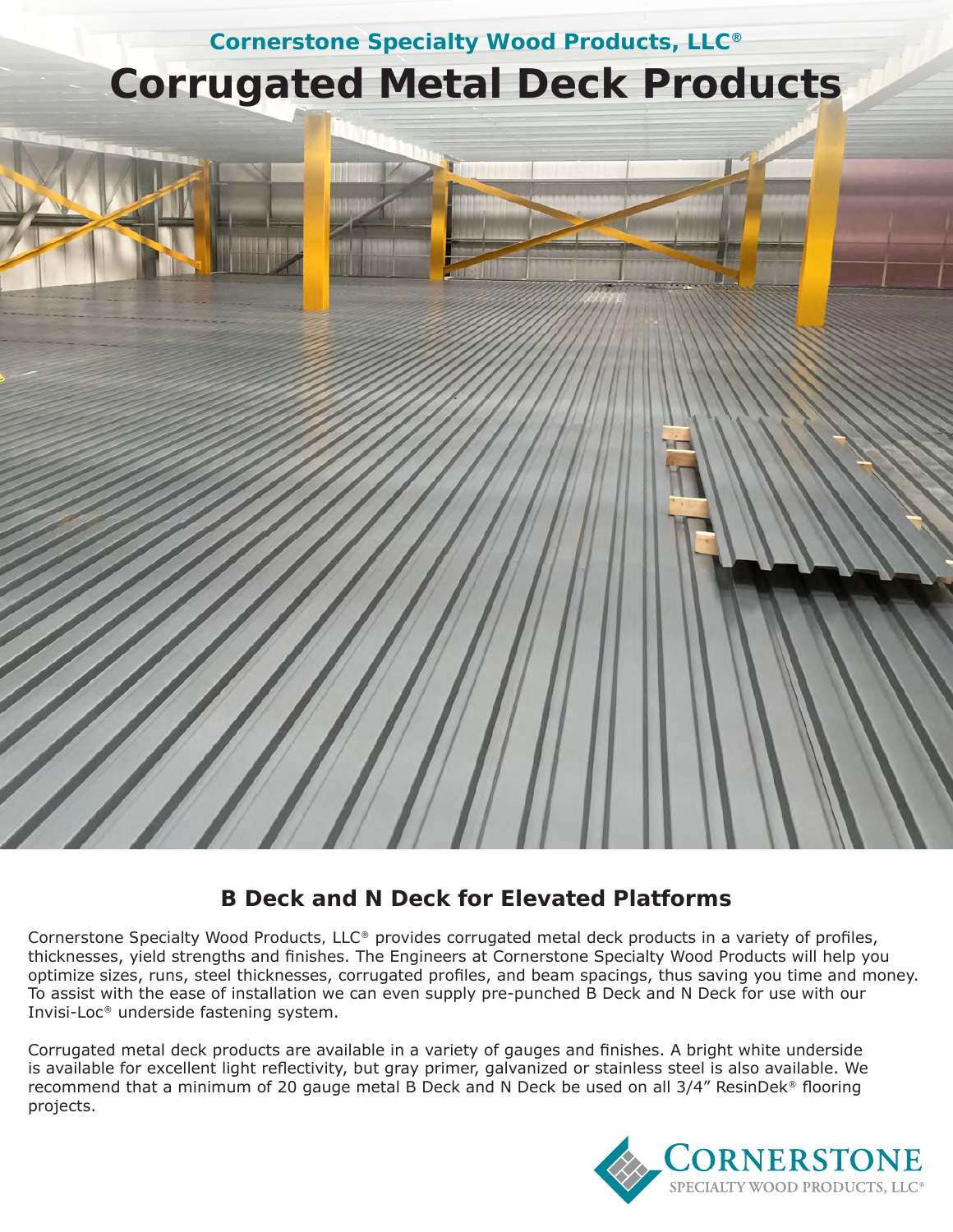# **Corrugated Metal Decking Products**

### **B Deck**

We recommend that a minimum of 20 gauge metal B Deck be used on all 3/4" ResinDek® flooring projects and a minimum of 18 gauge when live and dead pallet jack loads exceed 2,500 lbs.

| <b>Number</b><br>of Spans | Gauge | <b>Min Yield</b><br>(KSI) | 36"       | 42"       | 48"       | 54"       | 60"       | 66"       | 72"       | 78"       | 84"       | 90"       |
|---------------------------|-------|---------------------------|-----------|-----------|-----------|-----------|-----------|-----------|-----------|-----------|-----------|-----------|
| Single                    | 20    | 60                        | 565/462   | 415 / 291 | 318 / 195 | 251/137   | 203/100   | 168 / 75  | 141/58    | 120/45    | 104/36    | 90/30     |
|                           | 18    | 60                        | 792 / 658 | 582 / 414 | 445 / 278 | 352 / 195 | 285 / 142 | 236/107   | 198 / 82  | 169/65    | 145/52    | 127/42    |
|                           | 16    | 33                        | $575*$    | $422*$    | $323*$    | 255*      | 207/186   | 171 / 140 | 144 / 108 | 122/85    | 106/68    | 92/55     |
| Double                    | 20    | 60                        | 563*      | 418*      | $322*$    | 256*      | 208*      | $172*$    | $145*$    | 124 / 116 | 107/93    | 93/75     |
|                           | 18    | 60                        | 788*      | 586*      | 452*      | $359*$    | 292*      | $242*$    | 204/202   | 174 / 159 | 150 / 127 | 131 / 103 |
|                           | 16    | 33                        | $552*$    | $410*$    | $317*$    | $252*$    | $205*$    | $170*$    | $143*$    | $122*$    | $105*$    | $92*$     |
| Triple                    | 20    | 60                        | 692*      | $516*$    | 399/388   | 317/273   | 258 / 199 | 214 / 149 | 180 / 115 | 154 / 91  | 133/72    | 116/59    |
|                           | 18    | 60                        | 966*      | $722*$    | 558 / 534 | 445 / 375 | 362/273   | 300/205   | 253 / 158 | 216 / 124 | 187 / 100 | 163/81    |
|                           | 16    | 33                        | 676*      | $505*$    | 391*      | 311*      | 254*      | $210*$    | $177*$    | $152*$    | 131 / 128 | 114 / 104 |

#### **B Deck 1.5" Allowable Uniform Loads (PSF) / Loads That Produce L/240 Deflection**

*NOTE: \* Allowable Uniform Load shown only, L/240 Exceeds Allowable Load*

### **B Deck 1.5" Physical Properties**

|       |                | Weight (lb/ft2) |                   |  |  |  |
|-------|----------------|-----------------|-------------------|--|--|--|
| Gauge | Thickness (in) | <b>Painted</b>  | <b>Galvanized</b> |  |  |  |
| 20    | .0358          | 2.1             | 2.2               |  |  |  |
| 18    | .0474          | 2.8             | 2.9               |  |  |  |
| 16    | .0598          | 3.4             | 3.5               |  |  |  |





# **Installation is Fast and Easy**

Cornerstone Specialty Wood Products provides installation drawings that includes detailed bill of materials, tag identification systems and location and placement of the B Deck and ResinDek® panels. Installation drawings are included with every bundle of materials shipped to your jobsite, eliminating the guesswork and keeping the job on schedule. All CAD layouts include a job specific itemized quote for: B Deck, fasteners, ResinDek® floor panels and freight.



12020 Tramway Drive, Cincinnati, OH 45241 Toll Free: 888.755.3048 | Tel: 513.772.5560 Email: info@resindek.com | www.resindek.com